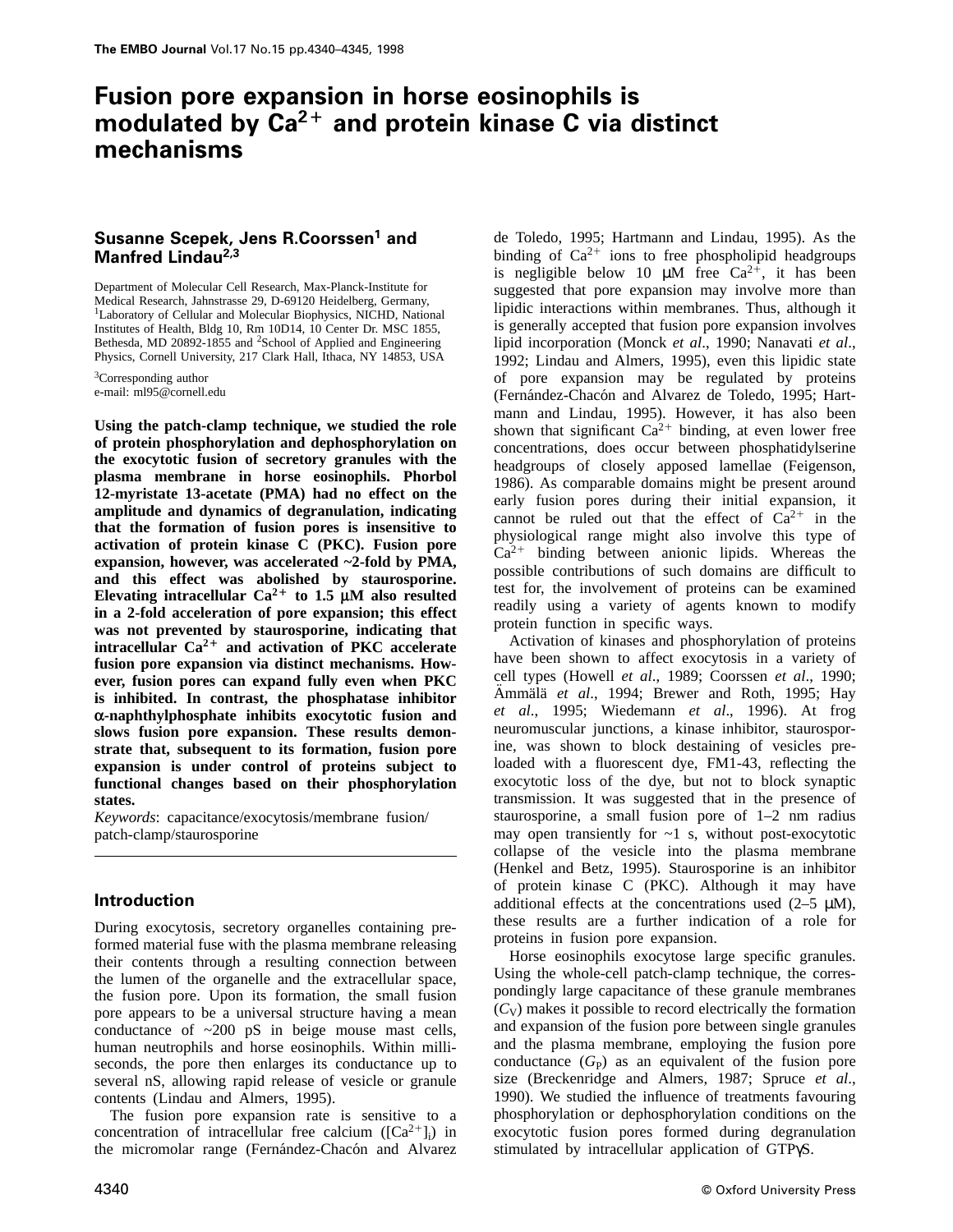## **Results**

#### **PMA has no effect on amplitude and time course of degranulation stimulated by GTPγS**

In single patch-clamped horse eosinophils, degranulation was stimulated by intracellular perfusion with solutions containing 20 µM GTPγS via the patch pipette in whole-cell configuration. Exocytosis was recorded by time-resolved measurements of cell membrane capacitance  $(C<sub>m</sub>)$ . The extent of degranulation was quantified by measuring the total increase in *C*m. The dynamics of the degranulation process were characterized by: (i) the delay time between initiation of intracellular perfusion and the first  $C<sub>m</sub>$  step indicating exocytosis of an eosinophil-specific granule; (ii) the frequency distribution of time intervals between individual fusion events ( $C_m$  steps); and (iii) the  $C_m$  step size distributions.

When cells were perfused with a control solution containing 20  $\mu$ M GTP $\gamma$ S and <10 nM free calcium,  $C_m$ increased by 3.8  $\pm$  0.2 pF ( $n = 34$ ). The initial  $C_m$  of these cells was  $2.8 \pm 0.1$  pF, comparable with previous reports (Scepek and Lindau, 1993; Hartmann and Lindau, 1995). Overall, the capacitance of individual cells increased by a factor of 2.4  $\pm$  0.1. A typical degranulation trace is shown in Figure 1A. The delay between patch rupture and the first  $C_m$  step was 170  $\pm$  20 s ( $n = 33$ ). When the pipette solution also contained 100 nM of phorbol 12-myristate 13-acetate (PMA) (Figure 1B), the total increase in  $C_m$  was 4.0  $\pm$ 0.2 pF, representing a factor of  $2.3 \pm 0.1$  ( $n = 22$ ), and the delay to the first  $C_m$  step was 180  $\pm$  20 s (SEM,  $n =$ 23). The time intervals between subsequent  $C<sub>m</sub>$  steps were measured to characterize the rate of the exocytotic events during degranulation. The frequency distributions of these time intervals (data not shown) decay exponentially (Scepek and Lindau, 1993; Lindau *et al*., 1994). The time constants obtained from single exponential fits were  $8 \pm 1$  s under control conditions (20  $\mu$ M GTP $\gamma$ S and <10 nM [Ca<sup>2+</sup>]<sub>i</sub>) and  $7 \pm 1$  s in the presence of 100 nM PMA. Thus, in spite of the addition of PMA, all these parameters were indistinguishable from control values. The  $C<sub>m</sub>$  step size distributions were also unchanged (data not shown). Therefore, the rate at which stable fusion events occurred was not affected by addition of 100 nM PMA, nor was the total extent of degranulation or the types (sizes) of the granules fusing. When GTPγS was omitted and PMA applied alone, only very small *C*<sup>m</sup> changes were observed in eight of 12 cells (67%). In these cells, the average increase was  $0.3 \pm$ 0.1 pF  $(n = 12)$ ,  $\leq 10\%$  of the increase observed in control cells. The delay to the first  $C_m$  step was 870  $\pm$  90 s (SEM,  $n = 8$ ). In the absence of both PMA and GTPγS, cells showed neither a significant capacitance increase nor any capacitance steps.

# **PMA and Ca2**<sup>F</sup> **accelerate fusion pore expansion in different ways**

To test if the extent or time course of fusion pore expansion is modulated by PKC activation, the time course of electrical conductance for individual fusion pores connecting the intragranular lumen to the extracellular space was calculated from the  $C<sub>m</sub>$  trace. The resulting increase in pore conductance was approximated by fitting a straight line as previously described (Hartmann and Lindau, 1995). The slope of this line indicates the rate, *r*, of the conductance increase in



**Fig. 1.** Traces showing the increase in plasma membrane capacitance during degranulation of horse eosinophils in the absence (control) and presence of 100 nM PMA in the intracellular solution. In both experiments, the pipette solution contained 20 µM GTPγS and 7 mM EGTA ( $[Ca^{2+}]$ <sub>i</sub> <10 nM). The different delays for the first capacitance step represent the usual variability under control conditions (Scepek and Lindau, 1993).

nS/s. For  $C_m$  steps  $\leq 50$  fF, the time course of fusion pore conductance was not well resolved. Therefore, only *C*<sup>m</sup> steps  $>50$  fF were used for the fusion pore analysis. For steps  $>50$  fF, the measured pore expansion rates were not correlated with the step sizes (data not shown; Hartmann and Lindau, 1995).

The measured expansion rates were grouped into bins, and frequency distributions were constructed. As shown previously (Hartmann and Lindau, 1995), the expansion rates are exponentially distributed (Figure 2). The characteristic expansion rates ρ were obtained from single exponential fits to the distributions obtained under the different experimental conditions. In the absence of PMA, the characteristic fusion pore expansion rate in cells stimulated at low  $[Ca^{2+}]$ <sub>i</sub> (Figure 2A) was 28  $\pm$  2 nS/s (*n* = 354 fusion pores from 38 cells).

In the presence of 100 nM PMA, the pore expansion rate at low [Ca<sup>2+</sup>]<sub>i</sub> (Figure 2B) was accelerated ~2-fold to 59  $\pm$ 7 nS/s  $(n = 206, 26$  cells). When, instead of PMA, the inactive analogue 4α-phorbol-didecanoate (αPDD) was used at the same concentration (Figure 2C), the pore expansion rate was  $27 \pm 1$  nS/s ( $n = 254$ , 23 cells), not significantly different from the control value. To provide further evidence that the effect of PMA is mediated by activation of PKC, staurosporine, an inhibitor particularly effective on membrane-bound PKC (Budworth and Gescher, 1995), was added together with PMA. Under these conditions (Figure 2D), the pore expansion rate was  $26 \pm 1$  nS/s ( $n = 189$ , 16 cells), not significantly different from the value in the absence of PMA. Staurosporine thus completely abolished the accelerating effect of PMA on pore expansion.

In the absence of PMA (Figure 2E), 1.5  $\mu$ M [Ca<sup>2+</sup>]<sub>i</sub> increased the rate of fusion pore expansion to  $47 \pm 8$  nS/s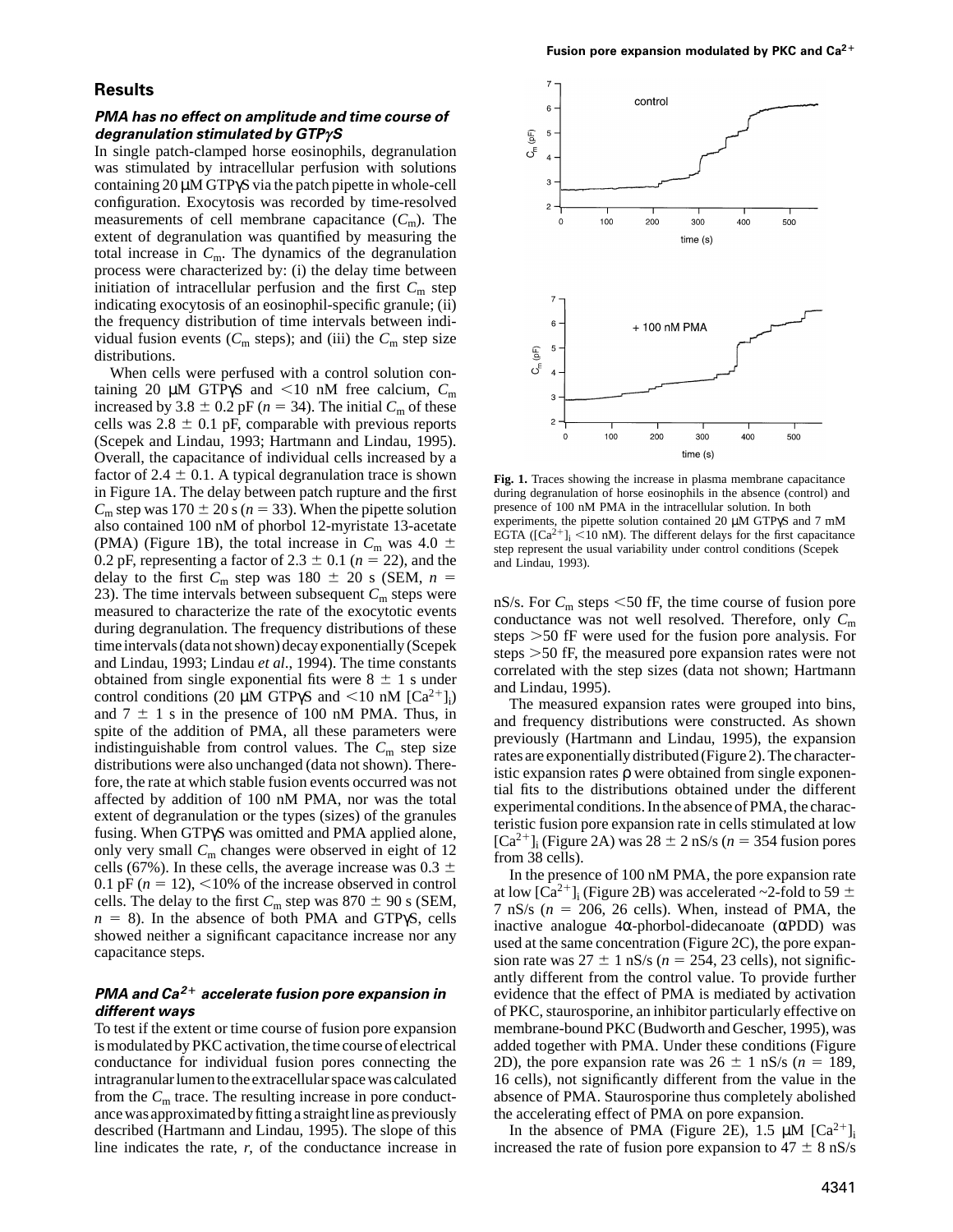

**Fig. 2.** Frequency distributions of fusion pore expansion rates under different conditions. In each case the characteristic rate was determined by a single exponential fit (smooth lines).

 $(n = 264, 21$  cells). This is an almost 2-fold increase compared with the rate at low  $[Ca^{2+}]_i$ , in excellent agreement with a previous report (Hartmann and Lindau, 1995). The pore expansion rate can thus be accelerated either by PMA or by elevated  $[Ca^{2+}]_i$ . Measurements of  $[Ca^{2+}]$ <sub>i</sub> using the fluorescent indicator Fura-2 (200  $\mu$ M; as in Coorssen *et al*., 1996) showed that with 7 mM EGTA in the pipette,  $[Ca^{2+}]$ ; stayed constantly below 10 nM during degranulation stimulated by 20 µM GTPγS, with or without 100 nM PMA (data not shown). Thus, both GTPγS-induced fusion and the acceleration of pore expansion by PMA are not due to an elevation of  $[Ca<sup>2+</sup>]$ <sub>i</sub>. We used staurosporine in the absence of PMA to test whether the increase in pore expansion rate at high  $\lceil Ca^{2+} \rceil$ was mediated by calcium-dependent activation of PKC. When 2 µM staurosporine was included in the pipette solution, the pore expansion rate at 1.5  $\mu$ M [Ca<sup>2+</sup>]<sub>i</sub> was not affected (Figure 2F;  $42 \pm 4$  nS/s,  $n = 292$ , 16 cells). Staurosporine also had no effect on the pore expansion rate at low  $[Ca^{2+}]$ <sub>i</sub> (Figure 2G, 27  $\pm$  2 nS/s, *n* = 231, 15 cells).

#### **<sup>α</sup>-Naphthylphosphate inhibits degranulation stimulated by GTPγS**

Addition of 5 or 10 mM  $\alpha$ -naphthylphosphate ( $\alpha$ -np), a broad spectrum phosphatase inhibitor, inhibited exocytosis



**Fig. 3.** Amplitudes of the total capacitance increase during degranulation in the absence ( $n = 34$ ) and presence of 5 ( $n = 20$ ) or 10 mM ( $n = 32$ ) α-np.



**Fig. 4.** Frequency distributions of time intervals between fusion events in the absence and presence of α-np. The time constants reflecting the exocytotic fusion rates were obtained by single exponential fits (smooth lines).

(Figure 3). At 10 mM,  $\alpha$ -np blocked exocytosis completely in 20% of the cells (seven out of 39), as they did not show any  $C_m$  increase. In the remaining 80% of the cells, a few capacitance steps occurred. The average  $C_m$  increase in the degranulating cells was only  $0.4 \pm 0.1$  pF ( $n =$ 32), ~10 times smaller than in control cells. At 5 mM, α-np caused only a small reduction of the stimulated *C*<sup>m</sup> increase to 3.0  $\pm$  0.3 pF (*n* = 20, *P* < 0.05), and all cells showed  $C_m$  steps indicating exocytosis of specific granules. To characterize the dynamics of exocytosis, the time intervals between consecutive specific granule fusion events ( $C_m$  steps) were measured. The frequency distributions of these time intervals in the presence and absence of α-np are shown in Figure 4. The distributions decay exponentially, and the corresponding rates of exocytosis were determined by single exponential fits. The time constant under control conditions (20 µM GTPγS and low  $[Ca^{2+}]_i$ ) was  $\tau = 8 \pm 1$  s (exocytotic rate  $k = 0.125/s$ ); with the addition of 5 mM  $\alpha$ -np, the rate constant decreased almost 2-fold  $(k = 0.071/s)$  and with 10 mM  $\alpha$ -np  $\sim$ 4-fold ( $k = 0.033$ /s). The exocytotic fusion rate during degranulation is thus decreased by the phosphatase inhibitor.

## **<sup>α</sup>-Naphthylphosphate decreases the fusion pore expansion rate**

The frequency distributions of fusion pore expansion rates measured in the presence of  $\alpha$ -np are shown in Figure 5. Characteristic expansion rates obtained from single exponential fits were  $19 \pm 1$  nS/s at 5 mM  $\alpha$ -np (*n* = 246, 20 cells) and  $10 \pm 1$  nS/s at 10 mM  $\alpha$ -np (*n* = 165, 39 cells). These rates are significantly lower than those measured in control cells  $(28 \pm 2 \text{ nS/s})$ . Thus, the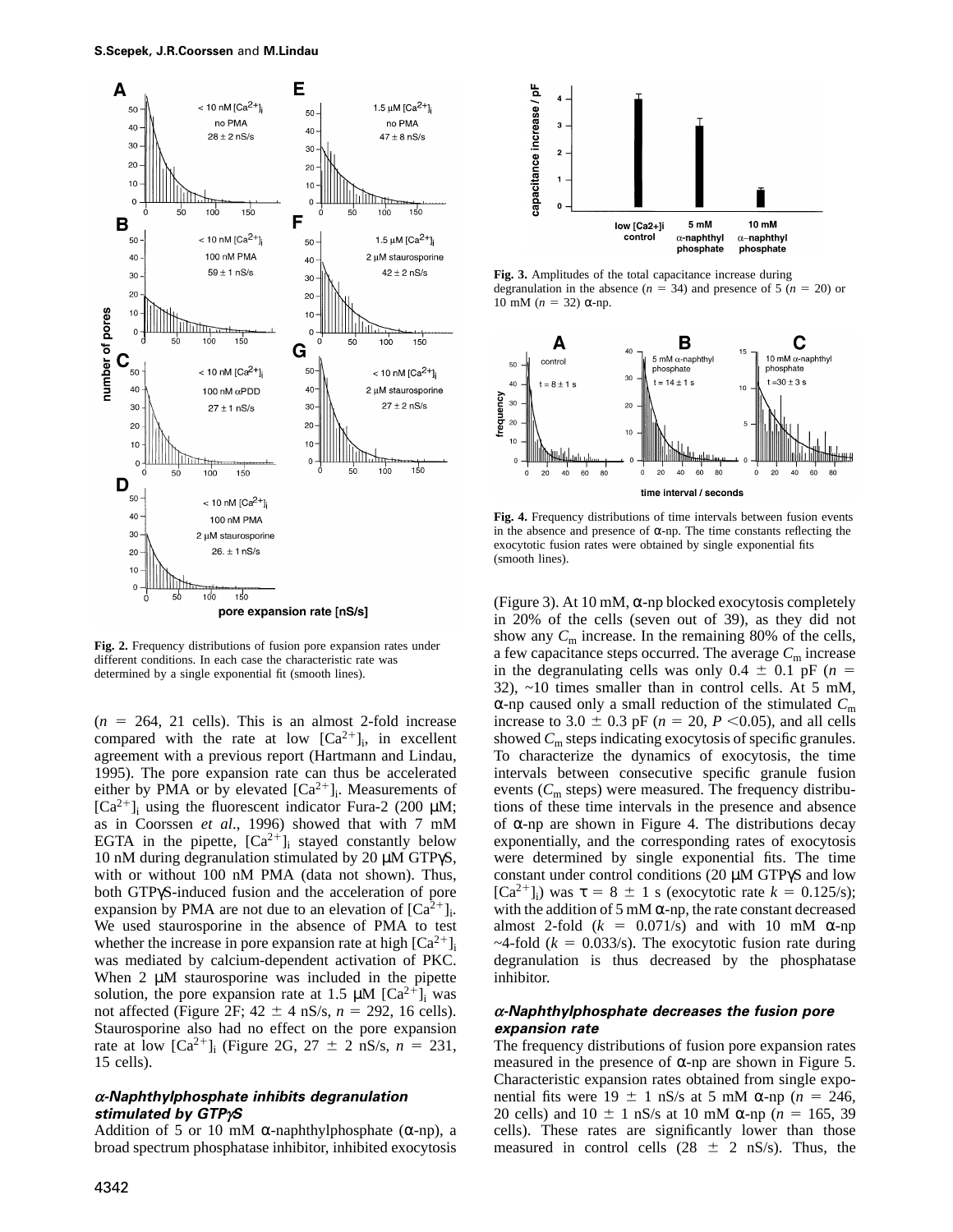

**Fig. 5.** Frequency distributions of fusion pore expansion rates at two different concentrations of α-np. The characteristic rates were obtained from single exponential fits (smooth lines).

phosphatase inhibitor also decreased the rate of fusion pore expansion.

#### **Discussion**

In this study, we used measurements of cell membrane capacitance to study the influence of protein phosphorylation and dephosphorylation on different parameters of both  $GTP\gamma S$ - and  $Ca^{2+}$ -induced exocytosis in horse eosinophils. PMA had no effect on the total amplitude and time course of GTPγS-induced degranulation, suggesting that the process of fusion pore formation is insensitive to activation of PKC. However, PMA treatment accelerates expansion of exocytotic fusion pores once they have been formed. This effect is not observed when the inactive analogue αPDD is used or when PMA is applied together with the kinase inhibitor staurosporine. These results indicate that the acceleration of pore expansion by PMA is mediated by PKC rather than other targets of PMA such as Munc13 (Brose *et al*., 1995). Fusion pore expansion is also accelerated by elevated  $[Ca^{2+}]$ ; but this effect is insensitive to staurosporine. Since with PMA and 7 mM EGTA in the pipette solution,  $[Ca^{2+}]$ <sub>i</sub> stayed below 10 nM throughout the degranulation, the accelerating effect of PMA is not due to an increase in  $[Ca^{2+}]_i$ . Fusion pore expansion is thus modulated by  $[Ca^{2+}]$ <sub>i</sub> and PKC via distinct mechanisms. Staurosporine also had no effect on expansion of GTPγSinduced fusion pores at  $\langle 10 \text{ nM } [Ca^{2+}]_i$ , indicating that a GTP-binding protein is directly involved at a late stage of exocytosis, rather than indirectly enhancing exocytosis via kinase activation (Coorssen *et al*., 1990; Coorssen and Haslam, 1993; Coorssen, 1996). These results are consistent with observations from several other cell types showing that the exocytotic event itself is insensitive to staurosporine (Koopman and Jackson, 1990; Terbush and Holz, 1990; Niessen and Verhoeven, 1994).

In the neuromuscular junction, staurosporine blocks release of FM1-43 from synaptic vesicles pre-loaded with this membrane-staining dye, but does not block release of the endogenous neurotransmitter acetylcholine (Henkel and Betz, 1995). This suggested that staurosporine interfered with the post-exocytotic collapse of synaptic vesicles into the surface membrane (Henkel and Betz, 1995). In agreement with this hypothesis, our data demonstrate that in eosinophils, staurosporine retards fusion pore expansion in PMA-treated cells. This indicates that the effect of staurosporine on the exocytotic fusion pore may indeed be mediated by kinase inhibition. Although fusion pore expansion can be affected by staurosporine treatment, we

found that in eosinophils, pore expansion and irreversible fusion still occur in its presence.

Intracellular application of the phosphatase inhibitor α-np inhibits exocytosis induced by GTPγS; similar effects have been noted previously in platelets (Coorssen *et al*., 1992). This result is in accordance with several studies indicating a role for a dephosphorylation step in a variety of other cell types. Exocytosis in *Paramecium tetraurelia* involves the dephosphorylation of a 65 kDa phosphoprotein (Zieseniss and Plattner, 1985). In basophilic RBL-2H3 cells, protein tyrosine dephosphorylation was shown to be involved in exocytosis at a step distal to the mobilization of  $Ca^{2+}$  and activation of PKC (Santini and Beaven, 1993). Studies on permeabilized mast cells suggest that dephosphorylation of an unknown regulator protein is an enabling reaction for exocytotic membrane fusion to occur, because the provision of ATP retards the onset of exocytosis following provision of  $Ca^{2+}$  and GTPγS. In the absence of ATP, the protein appears to be dephosphorylated rapidly, and the onset of secretion is prompt (Churcher and Gomperts, 1990). A protein phosphatase could be the target enzyme for  $G_E$ , a putative G protein thought to regulate more terminal events in exocytosis (Gomperts, 1990). In preliminary experiments, the more specific inhibitors of protein phosphatase types 1 and 2A, cantharidin and okadaic acid, were found to be without effect (data not shown), suggesting that another type of phosphatase may be critical; type 2B seems less likely due to the low  $[Ca^{2+}]_i$  used in many of these experiments. In basophilic RBL-2H3 cells, several inhibitors of tyrosine phosphatases block exocytosis (Santini and Beaven, 1993). In preliminary experiments using the tyrosine phosphatase inhibitor ortho-vanadate (1 mM), degranulation was also blocked in horse eosinophils (data not shown), suggesting that tyrosine phosphorylation may regulate exocytosis also in this cell type.

In addition to inhibiting exocytosis,  $\alpha$ -np also caused a decrease of the fusion pore expansion rate. This result was in contrast to naive expectation since both PKC activation and phosphatase inhibition increase phosphorylation but have opposing effects on the fusion pore expansion rate. Taken together, however, the phenomena simply indicate that fusion pore expansion is modulated via more than one phosphorylation site, possibly on more than one protein. One or more PKC-mediated phosphorylations can lead to an increased pore expansion rate, whereas phosphorylation at different sites favours decreased pore expansion rates. All the data shown here strongly suggest that the expansion of the exocytotic fusion pore is not a purely lipidic process but is modulated by proteins.

From the present experiments, we cannot distinguish whether the proteins involved are affected directly by  $Ca^{2+}$  and/or phosphorylation, or the effects are mediated by other regulatory proteins. The stimulation of exocytosis by GTPγS certainly indicates an involvement of G proteins, which are subject to modification by phosphorylation (Yamane and Fung, 1993). Recent evidence suggests that PKC activation enhances exocytosis from chromaffin cells by increasing the size of the readily releasable pool of secretory granules (Gillis *et al*., 1996). In contrast to endocrine cells stimulated by  $Ca^{2+}$ , which exocytose only a few percent of secretory granules, degranulation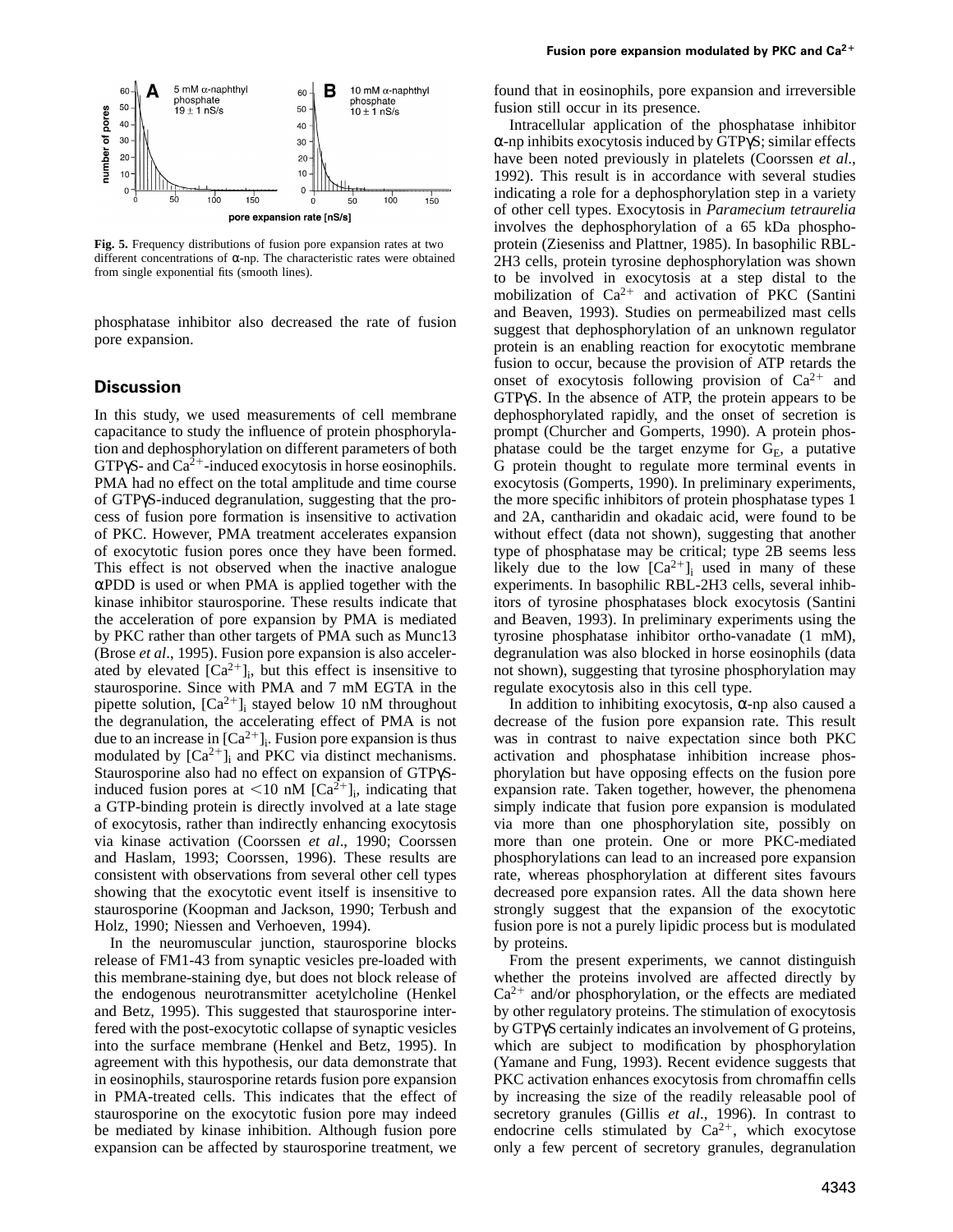stimulated by intracellular GTPγS is near maximal in granulocytes and a variety of other haematopoetic cells (Fernandez et al., 1984; Nüβe and Lindau, 1988; Nüße *et al*., 1990). In these cell types, degranulation of permeabilized cells in response to  $Ca^{2+}$  and GTPγS is an all-ornone event (Hide *et al*., 1993); at sub-optimal agonist concentrations, not all cells degranulate, but those which do degranulate completely. Exocytotic competence is thus not restricted to a subset of readily releasable granules.

Although the proteins forming the exocytotic fusion pore have not yet been identified, our results indicate that proteins control not only the formation but also the subsequent expansion of the fusion pore. At this stage, the fusion pore is modulated by PKC- and  $Ca^{2+}$ -binding proteins. Fusion pore control may be important specifically in neurosecretion where transmitter release is performed in a cycle of rapid exo-endocytosis (Smith and Neher, 1997) and where staurosporine also inhibits collapse of vesicles into the plasma membrane (Henkel and Betz, 1995). It was shown recently that synaptic vesicles retain their identity through the endocytic cycle (Murthy and Stephens, 1998), suggesting that the fusion pore may remain under tight control allowing for exo-endocytosis without complete incorporation of the vesicle into the plasma membrane.

#### **Materials and methods**

#### **Cell preparation**

Fresh blood was drawn from the jugular veins of horses, eosinophils were isolated, and were purified over discontinuous Percoll gradients as previously described (Scepek and Lindau, 1993). Purified eosinophils were suspended in Medium 199 containing 4 mM glutamine, 4.2 mM NaHCO<sub>3</sub> and penicillin/streptomycin (pH  $7.2-7.3$ ), stored at room temperature and used within 2 days.

#### **Patch-clamp experiments**

About 50–100 µl of cell suspension were transferred into a Petri dish having a glass coverslip as a bottom. After a few minutes to allow the cells to settle on the glass, the dish was perfused with standard external saline (140 mM NaCl, 5 mM KCl, 2 mM CaCl<sub>2</sub>, 1 mM  $MgCl_2$ , 10 mM HEPES–NaOH, pH 7.2–7.3). The whole-cell configuration, with full contact between the cytosol and the solution inside the micropipette, was used to dialyse the cells with the pipette solution. Access resistance was ~5 MΩ. The pipette solution contained 125 mM potassium-Lglutamate, 10 mM NaCl, 7 mM MgCl<sub>2</sub>, 7 mM EGTA, 1 mM Na<sub>2</sub>ATP, 10 mM HEPES–NaOH, 20 µM GTPγS (unless noted otherwise), pH 7.2–7.3, and no added CaCl<sub>2</sub> ( $[Ca^{2+}]$ <sub>i</sub> <10 nM, as measured with a  $Ca^{2+}$ -sensitive electrode, with Fura-2, and as calculated using the computer program BAD v. 4.42; Brooks and Storey, 1992). PMA, α-np and staurosporine were added as described below. For high  $Ca<sup>2</sup>$ concentration ( $[Ca^{2+}]_i = 1.5 \mu M$ , as measured with a  $Ca^{2+}$ -sensitive electrode), the solution contained  $4.5 \text{ mM }$  CaCl<sub>2</sub> and  $5 \text{ mM }$  EGTA instead of 7 mM EGTA.  $[Mg^{2+}]_{freq}$  was estimated to be 3.8 mM at low  $[Ca^{2+}]$ <sub>i</sub> and 5.8 mM at high  $[Ca^{2+}]$ <sub>i</sub>. The osmolality of the external solution was adjusted with  $D(+)$ glucose (Merck) to exceed that of the pipette solution by a few mOsmol. All experiments were done at room temperature. All values given are means  $\pm$  SEM of the indicated number of cells, unless noted otherwise.

#### **Capacitance measurements**

Changes in *C*<sup>m</sup> were measured as the out-of-phase component (Y2) of the cell admittance change using an EPC-9 patch-clamp amplifier (List Electronics, Darmstadt, Germany). The command voltage signal was an 800 Hz, 20 mV (r.m.s.) sine wave and the current output signal was analysed by a two-phase lock-in amplifier (5210, EG&G PAR, Princeton, NJ) (Neher and Marty, 1982; Lindau and Neher, 1988) and sampled by computer every 22 ms. The bulk capacitance of the cell was compensated immediatedly after attaining the whole-cell configuration. During the subsequent continuous measurement of  $C<sub>m</sub>$ , the phase error of the lock-



**Fig. 6.** Analysis of fusion pore expansion. When the fusion pore conductance is low (between vertical dashed lines), the Y2 trace is reduced and a transient increase appears in the Y1 trace. The pore conductance  $G_P$  was calculated from the Y2 trace and the vesicle capacitance  $C_V$  which is attained in the Y2 trace when the fusion pore expands (horizontal dashed line).

in amplifier was determined using the phase tracking technique (Fidler and Fernandez, 1989) and automatically readjusted. In the presence of compounds found to inhibit degranulation,  $C_{\rm m}$  was recorded for at least 30 min. In actively exocytosing cells, recording was discontinued after complete degranulation (apparent by visual inspection; Scepek and Lindau, 1993) or when  $C_m$  was stable for several minutes. The total  $C_m$ increase was taken as the difference between the initial and the final values. This increase includes both the stepwise increase due to the fusion of specific granules, and the smooth initial increase most probably due to the fusion of small vesicles  $( $3$  fF)$  which cannot be resolved into individual steps. On average, these small vesicles contribute  $\sim$ 10–15% to the overall  $C_m$  increase under control conditions.

To determine the exocytotic rate during degranulation, the time intervals between consecutive capacitance steps were measured in all cells recorded under a given condition. These time intervals were grouped into bins and a frequency distribution was constructed. The frequency distribution was fitted with a single exponential providing the exocytotic rate, *k*. The time constant of degranulation is the reciprocal of this rate constant,  $\tau = 1/k$ .

During the fusion of a granule with capacitance  $C_V$  to the plasma membrane, a low fusion pore conductance  $G<sub>P</sub>$  reduces the change of the Y2 signal which is then no longer equal to  $\omega C_V$  but becomes Y2 =  $\omega C_V/[1 + (\omega C_V/G_P)^2]$ . Simultaneously, a correlated transient Y1 signal, Y1 = [(ω*C*<sub>V</sub>)<sup>2</sup>/*G*<sub>P</sub>]/[1 + (ω*C*<sub>V</sub>/*G*<sub>P</sub>)<sup>2</sup>], appears (ω = 2π·800 Hz) (Figure 6). Knowing  $C_V$  from the final step size, we calculated the time course of *G*<sup>P</sup> from the capacitance trace and confirmed it by comparison of the predicted and measured conductance traces (Breckenridge and Almers, 1987; Lindau, 1991). The time course of fusion pore expansion during the first few hundred milliseconds after fusion was approximated by fitting a straight line through the increase in *G*p, providing the expansion rate, *r*, in nS/s (Hartmann and Lindau, 1995) (Figure 6). All expansion rates determined under particular experimental conditions were grouped into bins and a frequency distribution was constructed. The distribution was fitted with a single exponential  $n(r) = n(0) \cdot \exp(-r/\rho)$ , thereby providing the characteristic expansion rate, ρ. All fits were performed on Macintosh computers using the program IGOR (Wavemetrics, Lake Oswego, OR). The results provide the best-fit parameters and standard errors.

## **Acknowledgements**

We are grateful to Dr William Betz for critically reading our manuscript. The experiments described here were carried out jointly at the Department for Molecular Cell Research and Max-Planck-Institute for Medical Research, Heidelberg, Germany. This work has been supported by grants of the Deutsche Forschungsgemeinschaft to M.L. (LI443/9). J.R.C. was